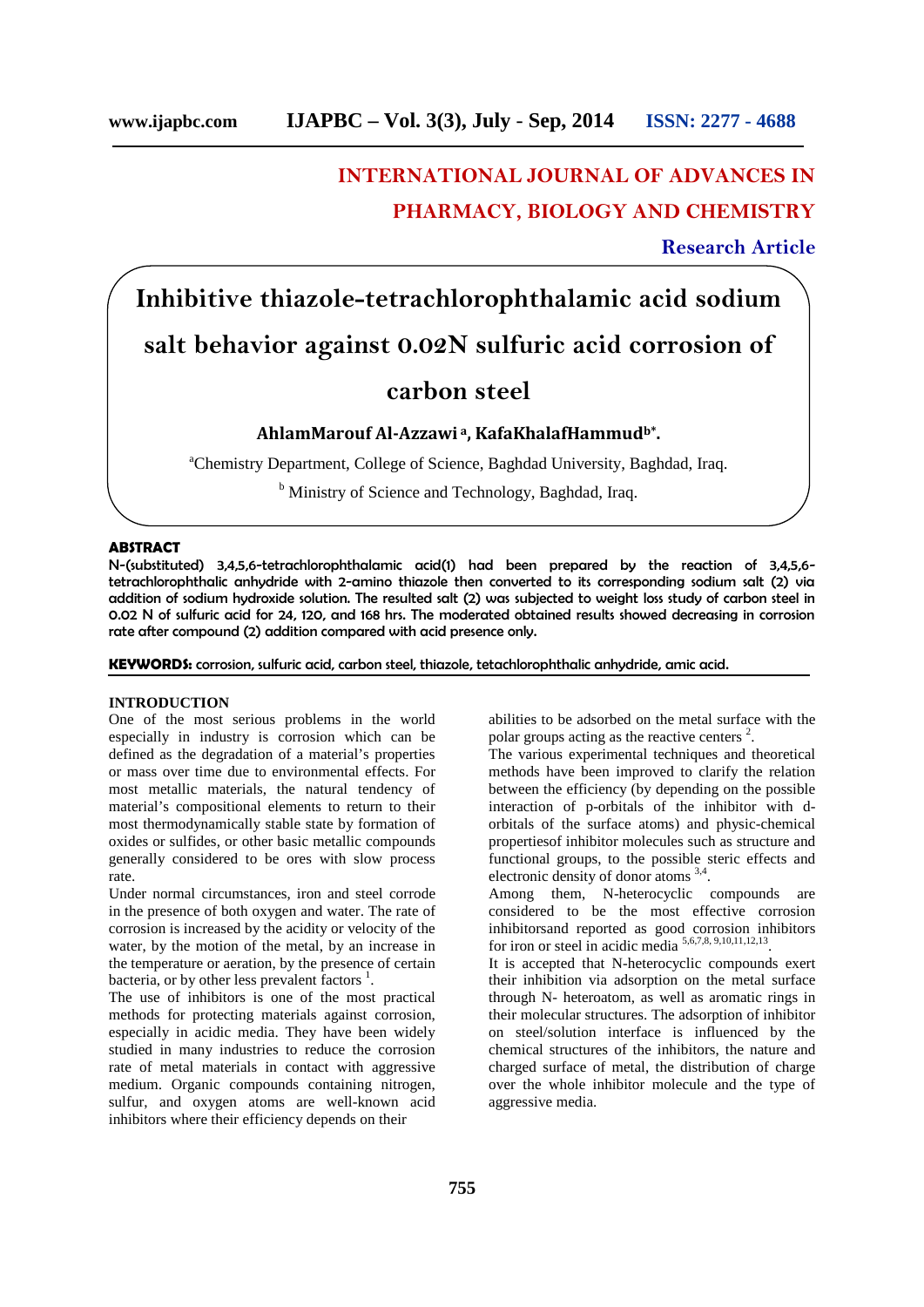The size, orientation, shape and electric charge on the molecule determine the degree of adsorption and the inhibitor effectiveness  $14,15,16$  such as organic compounds containing sulfurfor steels in acidic media where polar organic compounds are adsorbed on the metal surface, forming a charge transfer complex bond between their polar atoms and the metal 17,18,19,20 .

The aim of this paper is to study the effect of 0.02 N  $H<sub>2</sub>SO<sub>4</sub>$  as a corrosive medium on carbon steel with and without presence of newly prepared and characterized thiazole-amic acid sodium salt by applying weight loss method.

# **MATERIAL AND METHODS**

## **Instruments and Chemicals,**

**Instruments,**Atomic Absorption Spectrophotometer, Shimadzu. Japan. SpectroMax<sub>x</sub>, stationary metal analyser, AMETEK Spectro-Analytical Instrument (Germany, 2012/model). Melting points were determined on Gallenkamp capillary melting point apparatus. FTIR spectra were recorded using KBr discs on Shimadzu FTIR-8400 Fourier Transform Infrared spectrophotometer.

**Chemicals: A**ll the used chemicals were from Fluka and BDH and used without further purification.

#### **Synthesis steps:**

Synthesis of  $\overline{N}$  - (substituted) 3, 4, 5, 6 -

tetrachlorophthalamic acid (1):

This newly derivative had been synthesized according to literature  $^{21}$ : A solution of (0.01mol) of amino compound (2-aminothiazole) in (25mL) of acetone was added dropwise to a solution of (0.01 mol) of cyclic anhydride (3,4,5,6 - tetrachlorophthalic anhydride) in (25mL) of acetone with stirring and cooling. Stirring was continued for four hours then the white precipitated amic acid was filtered off, washed with diethyl ether, dried, and recrystallized from cyclohexane. Yield:  $84\%$ , m.p  $(216-218)$ <sup>o</sup>C. FTIR data: (O-H),  $(N-H)$ :3416 cm<sup>-1</sup>,  $(C=O)$  acid, amide:1696 cm<sup>-1</sup>, (C=N): 1635 cm<sup>-1</sup>, (C=C): 1557 i cm<sup>-1</sup>, (C-S): 645cm<sup>-1</sup>, (C-Cl): 1050 cm<sup>-1</sup>. .

Synthesis of amic acid sodium salt  $(2)$  <sup>22</sup>: The white sodium salt was obtained by adding an alcoholic solution of the prepared amic acid was neutralized with concentrated aqueous NaOH, and the crystals that precipitated by adding a large amount of acetone were separated, dried and recrysallized from ethanol. Yield: 55%, m.p  $(>300)$ °C. FTIR data:  $(C=O)$ carboxylate:  $1608$  cm<sup>-1</sup> (asym. COO<sup>-</sup>) and  $1435$ cm<sup>-1</sup> (sym. COO),  $(C=0)$  amide:1608 cm<sup>-1</sup>,  $(N-H)$ :  $3414 \text{ cm}^{-1}$ , (C-S):  $651 \text{ cm}^{-1}$ .

#### **Carbon steel species preparation**:

The circular carbon steel sheets of 2.5 cm x 0.02 cmwere abraded with a series of emery paper (grade 320-500-800) and then washed with distilled water and acetone. After weighing accurately, the specimens were immersed at inclined position in beakers which contained 50 ml of the studied sulfuric acid concentration with different concentrations of the inhibitor.

The aggressive acid solution (with or without inhibitor presence) was open to air. After a specific time, the specimens were taken out, washed, dried, and weighed accurately.

The material composition employed for the present work was characterized with two different instrumentations (Atomic Absorption Spectrophotometer and SpectroMax $_{x}$  stationary metal analyser) to specify its actual metallurgical type (in percent) and they were: C% : 0.187, Si%: 0.311, Mn%: 1.030, Fe%: 98.3.

#### **RESULTS AND DISCUSSION**

3, 4, 5, 6 - tetrachlorophthamic acid substituted with thiazole as heterocycle on nitrogen atom was synthesized via reaction of equimolar amounts of this heterocyclic amine and 3, 4, 5, 6 - tetrachlorophthalic anhydride.The conversion of the prepared tetrachlorophthalamic acid (1) to its corresponding sodium salt (2)had been done via treatment with sodium hydroxide solution (Scheme (1)).The reason for synthesis of this salt is to find out the possibility of introducing (2) (as water soluble salt) in suitable application such as corrosion inhibitors in acidic medium.

Corrosion by its simplest definition is the process of a metal returning to the material's thermodynamic state which is electrochemical reaction that follows the laws of thermodynamics and it is time and temperature dependent. Corrosion in aqueous solutions is the most common of all corrosion processes <sup>23</sup> .

The concern for corrosion by sulfuric acid has increased in the oil and gas industry because of the burning of fuels is a major cause of global warming or the global climatestability that resulted in one way or other from the transformation of  $H_2S$  and  $SO<sub>x</sub>$ produced during oil extraction and refining into concentrated sulfuric acid.

Carbon steel (excellent mechanical and low cost) is the most widely used as constructional material in many industries, susceptible to corrosion in environment containing oil production, and used in large tonnages in the related chemical processing, petroleum production and refining <sup>24</sup>.

When carbon steel contacts dilute sulfuric acid, an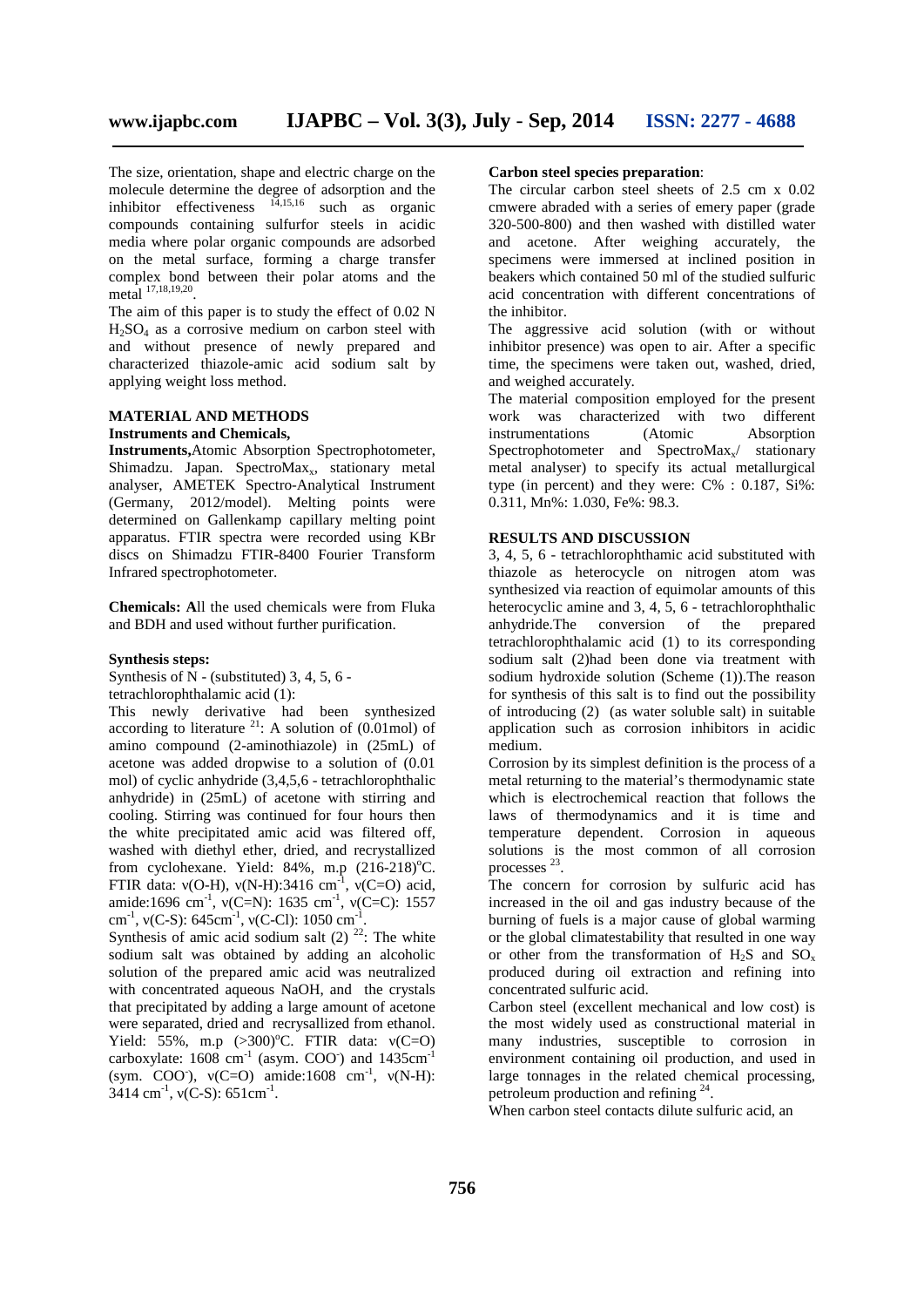immediate attack on the metal takes place with the formation of hydrogen gas and ferrous ions. The rate of corrosion of carbon steels in dilute acids depends strongly on steel chemical compositions; especially the carbon content and the reasons for this unusual experimental result are not clear <sup>25</sup>.

The durability of equipment's made of carbon steel depends on the preservation of the sulfate layer that form from carbon steel – sulfuric acid contacting and hydrogen producing and this ferrous sulfate layer prevents the metal against further attack by acid.

The corrosion rate of a metal, accompanied by the formation of a protective layer of corrosion products,is determined by one of the following stages: the diffusion of the oxidant (the sulfuric acid) to the metal surface through the corrosion product layer (FeSO<sub>4</sub> in the case of carbon steel); or the diffusion rate of the corrosion products from the metal surface toward the bulk solution. The most important factors that cause an increase in the corrosion rate are the  $FeSO<sub>4</sub>$  solubility in the acid, the temperature and the relative movement between the metal and the acid  $^{26}$ .

Corrosion of metallic surfaces<sup>23</sup>can be controlled or reduced by the addition of chemical compounds to the corrodent. This form of corrosion control is called inhibition and the compounds added are known as corrosion inhibitors, which is one of the most common effective and economic methods to protect metals especially in acid media  $2^7$ . .

The majority of the well-known inhibitors are organic compounds containing heteroatom, such as O, N, or S and that, at the same time, contain N and S in their structures are of particular importance, since these provide an excellent inhibition compared with the compounds that contain only N or  $S^{28}$ .

The circular carbon steel sheets were studied in different concentrations of the inhibitor with 0.02N of sulfuric acid.

All the aggressive acid solutions were open to air. After a specific time, the specimens were taken out, washed, dried, and weighed accurately. The weight loss of carbon sheets at the lab temperature was obtained. The corrosion rate  $(mg.cm^{-2}.min^{-1})$  was calculated from equation 1:

$$
\mathbf{R}_{\text{corr.}} = \mathbf{W} / \mathbf{S} \cdot \mathbf{t} \dots \dots \dots \dots \dots 1
$$

Where,

**W** is the weight loss of the tested carbon steel sheets (mg),

S the total area of one carbon steel specimen  $(cm<sup>2</sup>)$ , and

**t** is the immersion time(min.).

The surface coverage (), percentage protection efficiency (inhibition efficiency) P% was calculated (equations 2 and 3):

 $=$  [ wt loss (uninh.) – wt loss (inh.)] / wt loss **(uninh.) …….2**

 $P \% = [wt loss (uninh.) - wt loss (inh.)] / wt loss$ **(uninh.)]** *x* **100….….3**

#### Where,

wt loss (uninh) and wt loss (inh.) are the values of weight loss without and with inhibitor, respectively. Also percentage protection efficiency  $(P^{\prime}\%)$  can be calculated from the corrosion rate data of the tested carbon steel without **Rcorr.**(uninh.)or with inhibitor presence **Rcorr.**(inh.) at a specific concentration and temperature by applying the followed equation:

### $P\% = [R_{corr} (\text{uninh}) - R_{corr} (\text{inh}) / R_{corr} (\text{uninh})] x$ **100 …4**

The obtained results from the weight loss tests for carbon steel specimens in sulfuric acid solution at lab temperatures were done in summer 2011 (Table -1-).

In general, the corrosion rate with (2) addition at a specific concentration and time was less that the corrosion rate without (2) addition and this conclusion can be observed is the same manner with their resulted coverage area  $(\theta)$  or protection efficiencies (P%) data. The highest protection efficiencies were after 24 hrs immersion that went to less data after 120hrs immersion and then more less after 168 hrs immersion. This changing in corrosion rate ( $\theta$  or P %) with time immersion is reasonable with using a diluted sulfuric acid solution (0.02N).

The reason behind these differences can be attribute to ferrous sulfate solubility, the corrosion rate  $29$ , the differences in temperature range in lab, exposure duration, and the chemical composition of the inhibition compound that had been applied.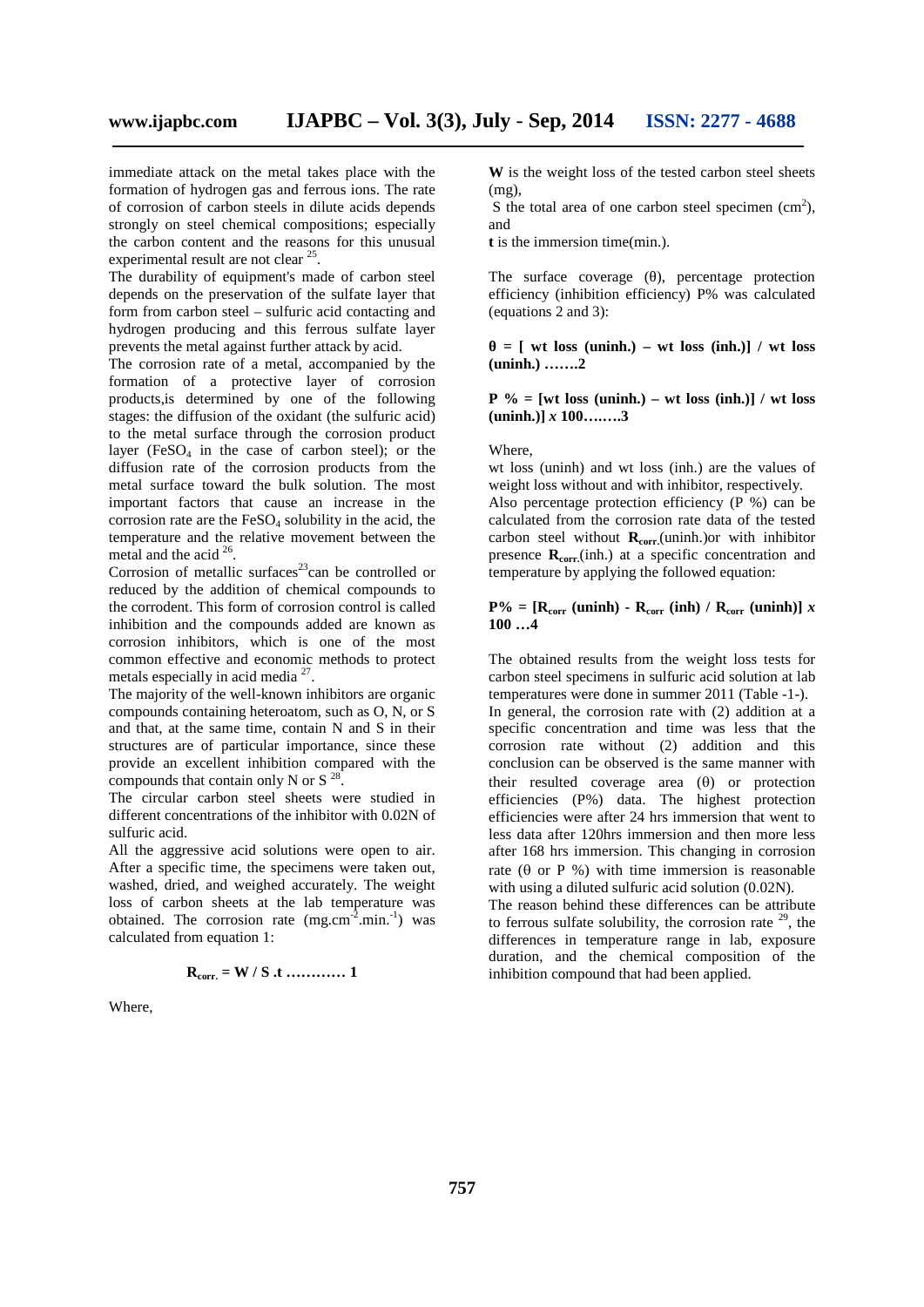

**Table 1 Gravimetric (weight loss) data for carbon steel sheets immersed in 0.02 N H2SO<sup>4</sup> at lab temperature [40**  $(\pm 10)$ ] <sup>o</sup>C with different immersion times.

| Comp. No. | <b>Inhibitor</b><br>Conc., ppm | $\sim$ $\sim$<br>Degree of surface coverage,<br>(Percentage Protection efficiency, P%) |                |                | corrosion rate<br>$(mg.cm-2.min.-1) (x10-3)$ |         |         |
|-----------|--------------------------------|----------------------------------------------------------------------------------------|----------------|----------------|----------------------------------------------|---------|---------|
|           |                                | 24hrs.                                                                                 | 120hrs.        | 168hrs.        | 24hrs.                                       | 120hrs. | 168hrs. |
| Acid      | $\blacksquare$                 | $\blacksquare$                                                                         | $\blacksquare$ | $\blacksquare$ | 18.1559                                      | 4.9123  | 3.7558  |
| (2)       | 50                             | 0.3939                                                                                 | 0.1152         | 0.1106         | 11.0035                                      | 4.3464  | 3.3403  |
|           |                                | (39.39)                                                                                | (11.52)        | (11.06)        |                                              |         |         |
|           | 100                            | 0.6406                                                                                 | 0.3008         | 0.1524         | 6.5235                                       | 3.4346  | 3.1831  |
|           |                                | (64.06)                                                                                | (30.08)        | (15.24)        |                                              |         |         |
|           | 200                            | 0,6493                                                                                 | 0.2784         | 0.2212         | 6.3663                                       | 3.5447  | 2.9249  |
|           |                                | (64.93)                                                                                | (27.84)        | (22.12)        |                                              |         |         |

#### **REFERENCES**

- 1. Schweitzer P, Fundamentals of Metallic Corrosion, Atmospheric and media corrosion of metals, corrosion engineering Handbook, 2 nd(Ed.), CRC Press, Taylor & Francis Group, LLC, Florida, USA, 2007.
- 2. Herrag L, Hammouti B, Elkadiri S, Aouniti A, Jama C, Vezin H, Bentiss F, Adsorption properties and inhibition of mild steel corrosion in hydrochloric solution by some newly synthesized diamine derivatives: Experimental and theoretical investigations. Corrosion Science, 2010; 52(9): 3042-3051.
- 3. Tang Y, Yang X, Yang W, Wan R, Chen Y, Yin X, A preliminary investigation of corrosion inhibition of mild steel in 0.5 M H2SO<sup>4</sup> by 2-amino-5- (*n*-pyridyl) -1,3,4 thiadiazole: Polarization, EIS, and molecular

dynamics simulations. Corrosion Science, 2010; 52(5): 1801-1808.

- 4. Obot I, Obi-Egbedi N, Adsorption properties and inhibition of mild steel corrosion in sulphuric acid solution by ketoconazole: Experimental and theoretical investigation. Corrosion Science, 2010; 52(1): 198-204.
- 5. Bentiss F, Traisnel M, Gengembre L, Lagrenée M, Inhibition of acidic corrosion of mild steel by 3,5-diphenyl-4H-1,2,4-triazole. Applied Surface Science, 2000; 161(1-2): 194-202.
- 6. Cruz J, Martinez R, Genesca J, Garcia-Ochoa E, Experimental and theoretical study of 1-(2 ethylamino)-2-methylimidazoline as an inhibitor of carbon steel corrosion in acid media. JournalElectroanalytical Chemistry, 2004; 566: 111-121.